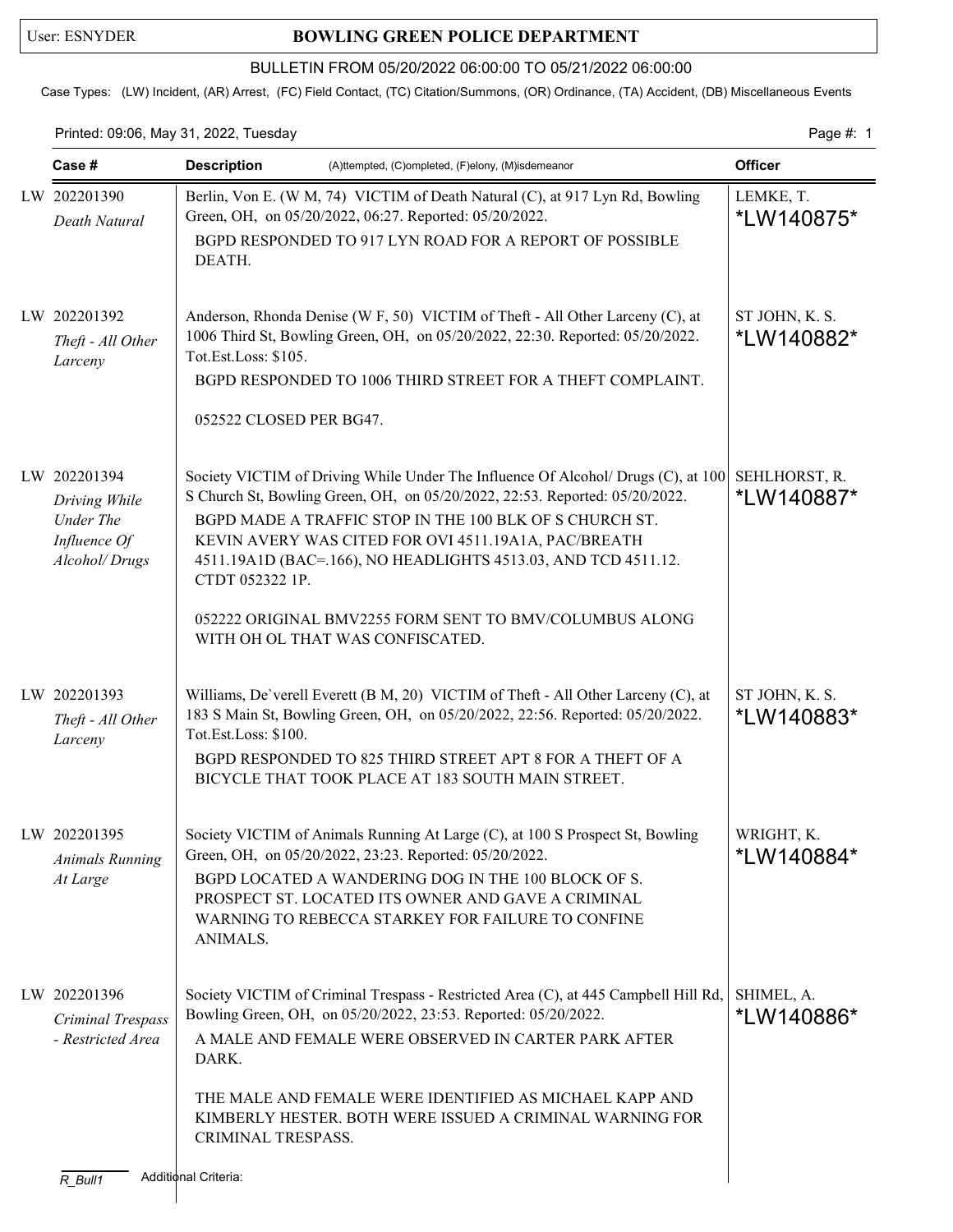| Case #                                                                                   | <b>Description</b><br>(A)ttempted, (C)ompleted, (F)elony, (M)isdemeanor                                                                                                                                                                                                                                                                                                                                                               | <b>Officer</b>                       |
|------------------------------------------------------------------------------------------|---------------------------------------------------------------------------------------------------------------------------------------------------------------------------------------------------------------------------------------------------------------------------------------------------------------------------------------------------------------------------------------------------------------------------------------|--------------------------------------|
| LW 202201397<br>Falsification -<br>Public Official,<br>Mislead                           | Sehlhorst, Ryan (W M, 30) VICTIM of Falsification - Public Official, Mislead (C), at<br>153 E Wooster St, Bowling Green, OH, on 05/21/2022, 01:14. Reported: 05/21/2022.<br>Tot.Est.Loss: \$0.<br>BGPD RESPONDED TO SHOTS BAR FOR A CRIMINAL TRESPASS<br>REPORT. TRAVON PORTER WAS ARRESTED FOR CRIMINAL<br>TRESPASS 2911.21A1, OBSTRUCTING OFFICIAL BUSINESS 2921.31, AND<br>FALSIFICATION 2921.13A3. LODGED WCJC. CTDT 052322 830A. | SEHLHORST, R.<br>*LW140890*          |
| LW 202201398<br>Disorderly<br>Conduct-<br><b>Intoxicated Annoy</b><br>Or Alarm           | Society VICTIM of Disorderly Conduct - Intoxicated Annoy Or Alarm (C), at 130 E<br>Court St, Bowling Green, OH, on 05/21/2022, 01:28. Reported: 05/21/2022.<br>MARIAH NILL WAS GIVEN A CRIMINAL WARNING FOR DISORDERLY<br>CONDUCT.                                                                                                                                                                                                    | MULINIX, A.<br><i>*</i> LW140888*    |
| LW 202201399<br>Criminal Mischief-<br>Move, deface, tampe<br>r, etc. Property Of<br>Anot | Doe, John (U M, 99) VICTIM of Criminal Mischief - Move, deface, tamper, etc.<br>Property Of Anot (C), at 212 E Wooster St, Bowling Green, OH, on 05/21/2022,<br>01:51. Reported: 05/21/2022.<br>GAVE A CRIMINAL WARNING TO JIMMY ROBERTS JR FOR CRIMINAL<br>MISHCIEF.                                                                                                                                                                 | WRIGHT, K.<br>*LW140891*             |
| LW 202201401<br>Suspicious Incident                                                      | Suspicious Incident (C), at 661 Manville Ave, Bowling Green, OH, on 05/21/2022,<br>02:12. Reported: 05/21/2022. No victims listed.<br>BGPD RESPONDED TO THE 600 BLOCK OF MANVILLE FOR A<br>SUSPICIOUS PERSON.                                                                                                                                                                                                                         | ST JOHN, K. S.<br>*LW140893*         |
| LW 202201400<br>Criminal Mischief-<br>Move, deface, tampe<br>r, etc. Property Of<br>Anot | City Of Bowling Green VICTIM of Criminal Mischief - Move, deface, tamper, etc.<br>Property Of Anot (C), at 800 Second St, Bowling Green, OH, on 05/21/2022, 02:15.<br>Reported: 05/21/2022.<br>BGPD RESPONDED TO THE 800 BLOCK SCOTT HAMILTON. CORY A.<br>SPITLER WAS GIVEN A CRIMINAL CITATION FOR CRIMINAL MISCHIEF<br>2909.07A1. CTDT 0660122 10A.                                                                                 | FAIRBANKS, C.<br>*LW140892*          |
| LW 202201402<br>Disorderly<br>Conduct - Fighting<br>Or Threatening                       | Society VICTIM of Disorderly Conduct - Fighting Or Threatening (C), at 1470 E<br>Wooster St, Bowling Green, OH, on 05/21/2022, 02:59. Reported: 05/21/2022.<br>RESPONDED TO A FIGHT AT MCDONALD'S EAST.                                                                                                                                                                                                                               | WRIGHT, K.<br>*LW140896*             |
| LW 202201403<br>Disorderly<br>Conduct-<br>Offensive Gesture<br>Or Noise                  | Disorderly Conduct - Offensive Gesture Or Noise (C), at 513 Ridge St, Bowling<br>Green, OH, on 05/21/2022, 03:06. Reported: 05/21/2022. No victims listed.<br>BGPD RESPONDED TO A LOUD NOISE COMPLAINT AT 513 RIDGE<br>STREET.                                                                                                                                                                                                        | ST JOHN, K. S.<br><i>*</i> LW140895* |